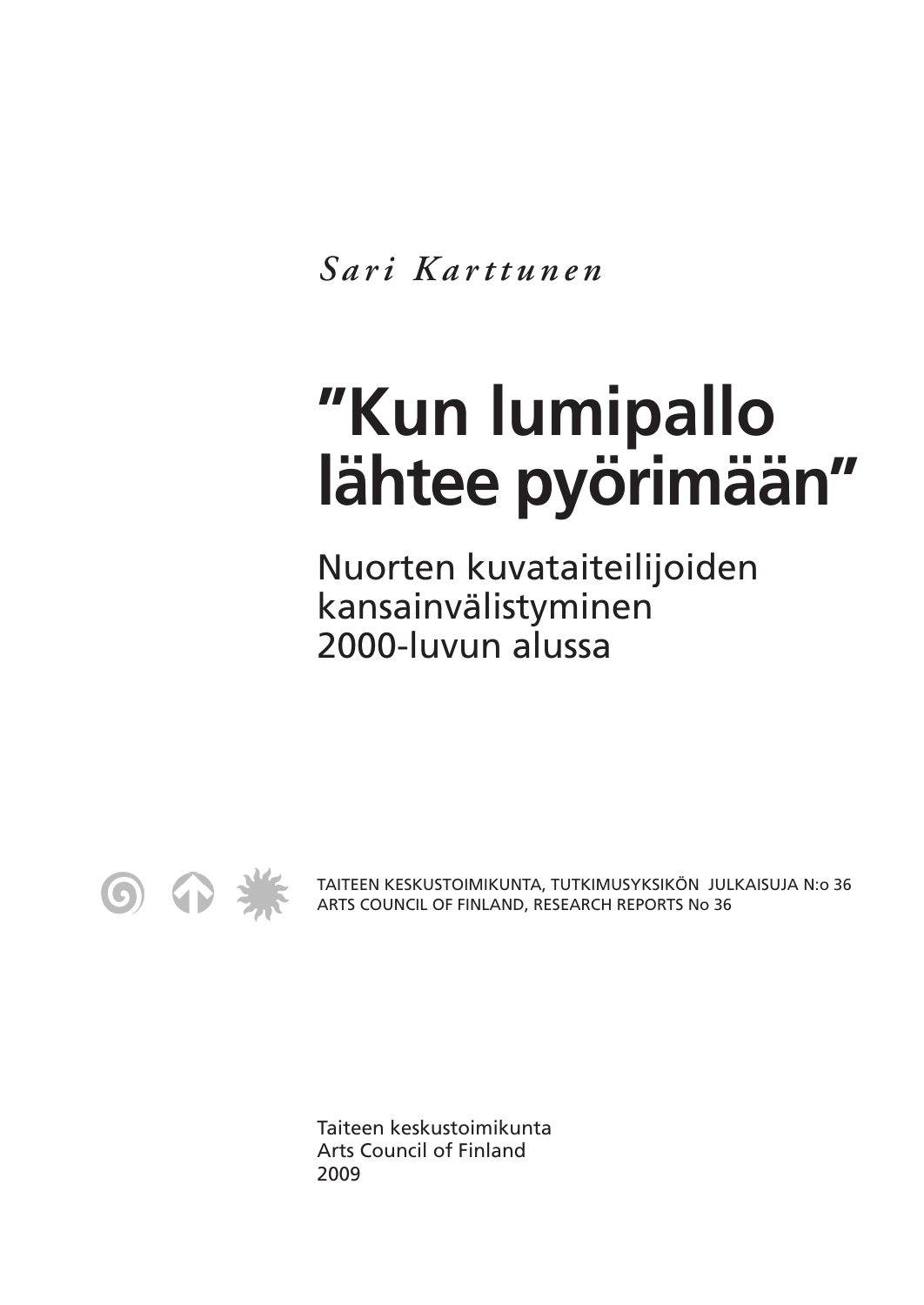© Sari Karttunen ja Taiteen keskustoimikunta 2009

Kansi: Kari Piippo Taitto: Jussi Hirvi

ISBN 978-952-5253-75-7 ISSN 1796-6612

 $\overline{\mathcal{E}}^{\text{\tiny\rm E}}$ Lönnberg Print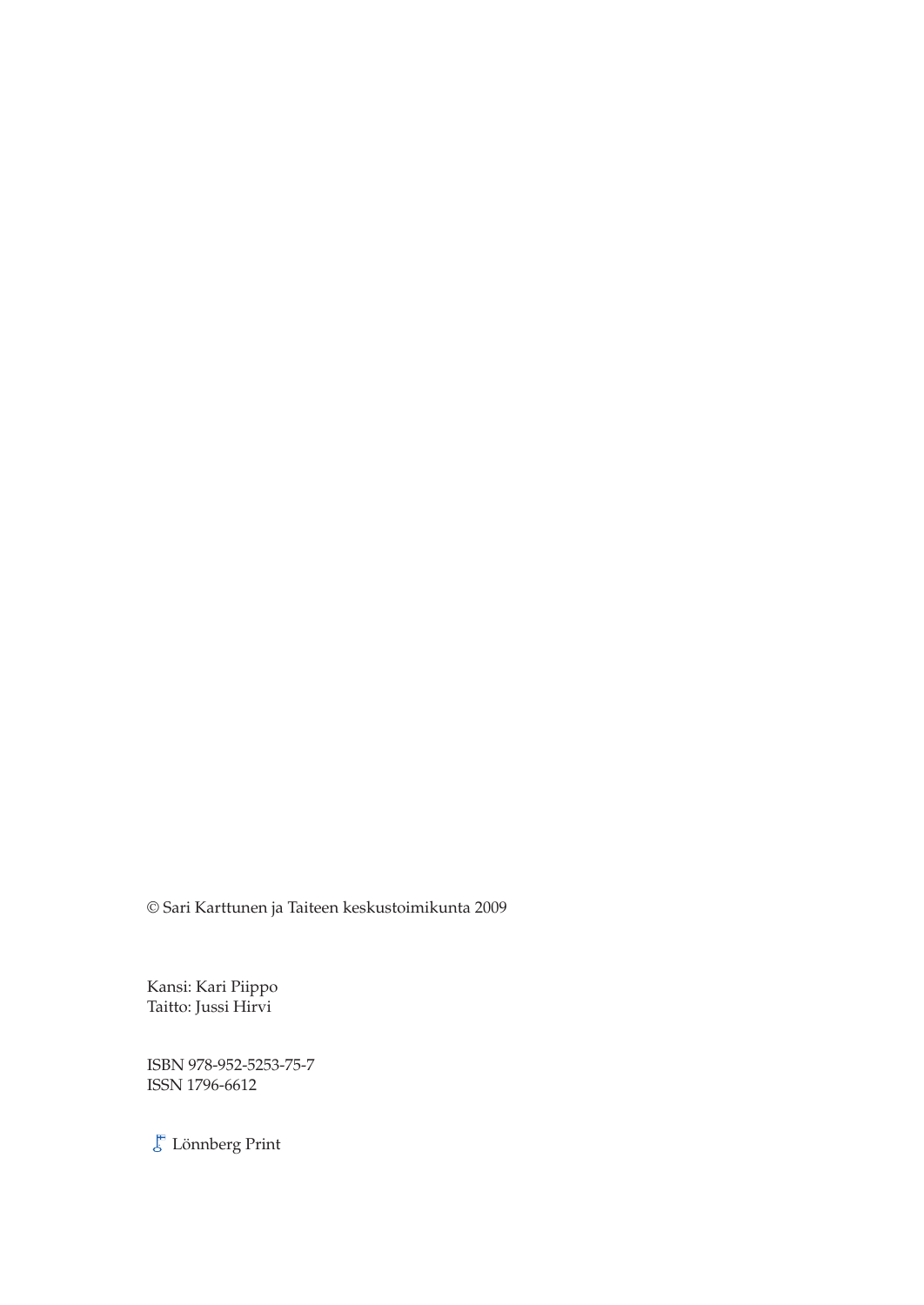Research Reports Publication no. 36 Arts Council of Finland Helsinki 2009

Sari Karttunen

## *'It's kind of like a snowball starts rolling.'*

*The internationalisation of young visual artists in Finland*

English Abstract

This report concludes a research project, lasting several years, on the internationalisation of Finnish art and artists. The project as a whole is comprised of a set of sub-studies that approach the topic from several angles, drawing upon multiple data and methods. The publication at hand reports on the final phase, which is based on half-structured interviews with artists.

The main question of the study is: what happens to artists' occupational practices and ideologies in the overall context of post-industrial society, and in the special case of a rapidly internationalising art scene. The assumption is that these two processes combined will cause major transformations in the Finnish corps of artists, both at the individual and collective levels. They will strengthen the position of certain types of artists and occupational practices and weaken others; in addition, new norms and models will be imported by mobile artists from abroad.

The framework for the study builds upon the 'production of culture approach' introduced by Diana Crane and Richard Peterson, among others, which focuses interest on the relationship between the nature of cultural symbols and the conditions surrounding their production. The emphasis here is on changes in the social and institutional contexts in which artists carry out their work. Particular attention is paid to the nature of support and reward systems, and the incentives and restraints they place on artists.

The hypothesis was that internationalisation would boost professionalization among visual artists in Finland. In particular, artists operating in close connection with the global art market were believed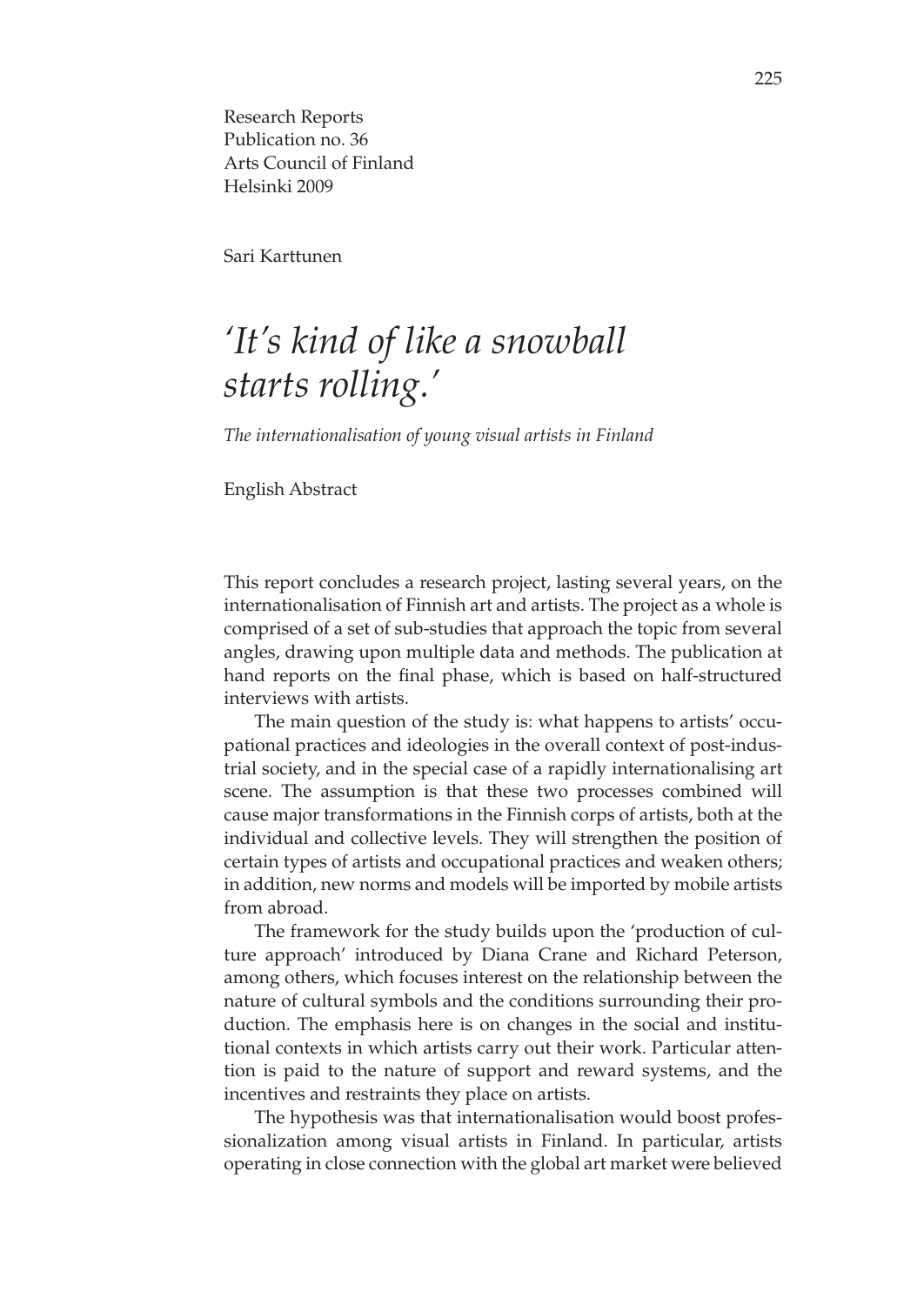to become more middle-class and bourgeois as regards their values, living standards and appearance. Professionalization was expected to enhance the opportunities for some artists to actually earn their living from art. International visibility was, moreover, assumed to have polarising effects on the earnings and career paths of Finnish artists; thus far social and economic discrepancies between artists have been small in cross-national comparisons.

The study's interest in the evolution of artist types in the postmodern, late-industrial era links it to recent work by Hans Abbing in the Netherlands and Per Mangset and his associates in Norway. In his study of art students, Mangset asked how strongly young artists are guided by 'charismatic ideology' as delineated by Pierre Bourdieu. Roughly put, the concept refers to the modern romantic myth according to which people are 'called' to art from birth, and economic and other external interests should be kept separate of the practice of art.

The population frame was identified as emerging visual artists who come from Finland, or are currently based there, and who have made some headway on the international art scene. 'Young' was understood as being aged 35 or under, and visual art was defined broadly to include not only painting and sculpture, but also photographic, media, video, performance, community and environmental art. Various types of contemporary arts activity taking place at the international level were also taken into account; these range from prominent art fairs to less visible grass roots community actions.

The names for the pool of interviewees were singled out from the Who's Who type of registers of Finnish artists, exhibition catalogues, artists' books, art magazines and other documentary material, including applications for Arts Council grants, as well as on the basis of suggestions from informants in the visual art field. The final sample, composed of 15 cases, may be characterised as targeted or theoretical; hence the findings cannot be generalised to the whole population of Finnish artists. As it focuses on the youngest generation, the study is more intended to indicate future trends in the occupation.

The interviews were conducted between December 2005 and June 2006. The interviewees were between 25 and 36 years of age. Nine were women and six were men, the percentage of women (60%) being slightly lower than it was among all visual artists in the same age group (67%). Fourteen interviewees were born and also raised in Finland; they all had studied art in Finland, and ten had studied abroad as well. One interviewee was an immigrant who had come to Finland after having gained an MFA in his home country. Three interviewees were living abroad and one shared her time between Finland and another European country. One interviewee had just returned after spending five years abroad, where she had originally gone for MA studies.

All 15 interviewees had obtained a master's degree in art or were just about to complete their studies. Some were already preparing for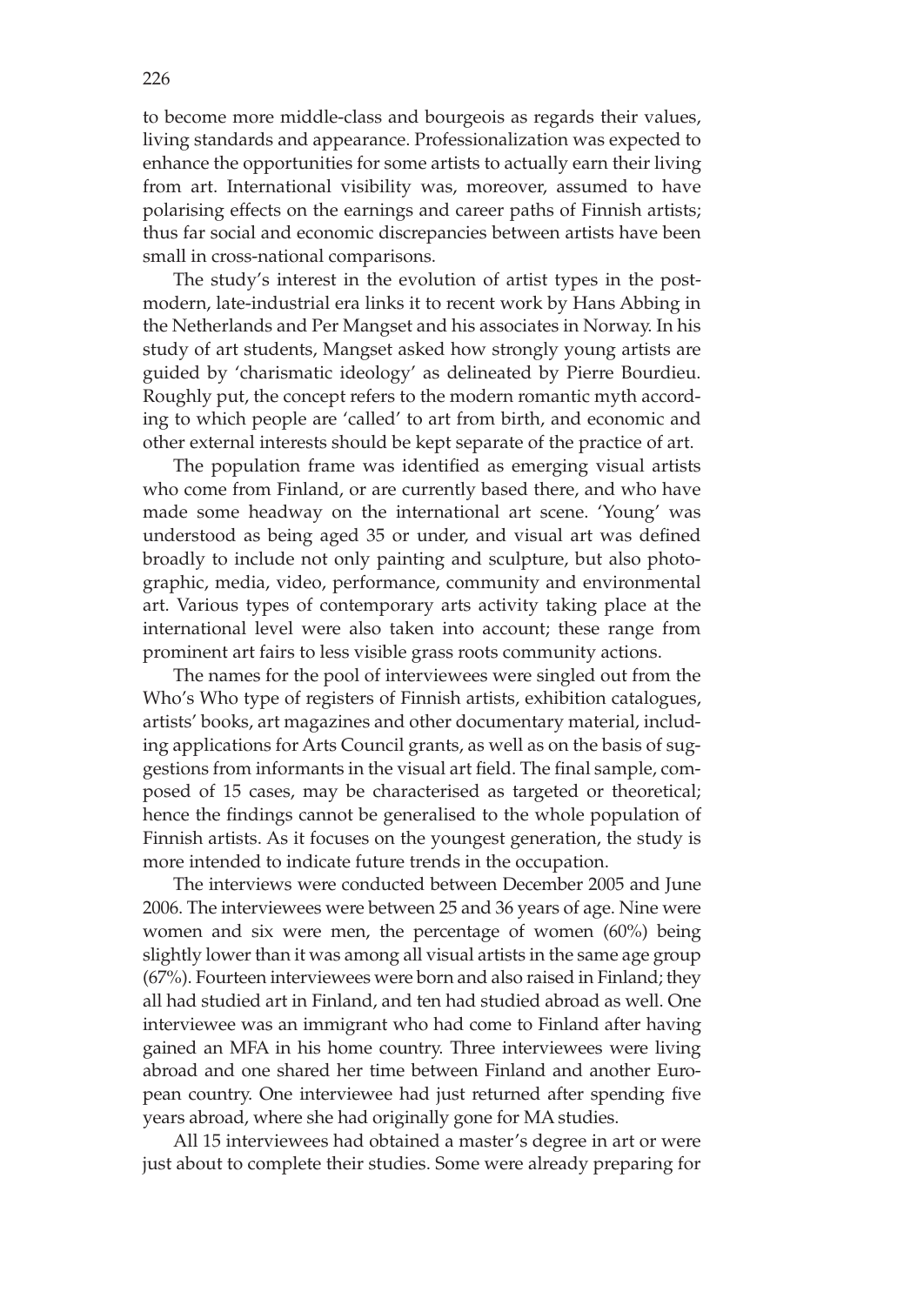a doctoral degree in art or carrying out further studies in art history, art theory or criticism. Typical of contemporary art, the majority were using several media in their artworks, most often photography, video and installation, but also painting and drawing. Two interviewees were specialising in site-specific art, making use of any appropriate media. One artist was involved chiefly with sculpture, one with computer art, and one with painting.

The interviews were a mixture of the half-structured and the thematic type. They were carried out with the help of a questionnaire form which contained both structured and open questions (64 in all). The questions dealt with training and occupational activity, with an emphasis on the international dimension. Even though a questionnaire form was used, the order of questions depended on the direction the discussion took with each interviewee. Moreover, a few extra questions were tailored for each artist based on material found in their curriculum vitae, interviews and articles in art journals, newspapers, art books and exhibition catalogues, and the grant registries of the Arts Council. The interviews lasted from two to three-and-a-half hours; all were recorded and transcribed word for word.

The interviews with these emerging practitioners indicated that various changes are happening in the role and finances of artists in Finland. Up until recently, artists have depended to a great extent on the state and other grant-givers for the continuation of their practice; in addition, they have supported their art-making themselves through second jobs. What is more, state working grants have been considered the most legitimate source of income for Finnish artists and have enabled them to resist commercialism. Thanks to increased international interaction, new career opportunities are now opening up for Finnish artists. These often demand that artists agree to new types of employment and financial arrangements and respective alterations in their occupational image.

Foreign galleries, which differ from domestic ones in many respects, appear to play an essential role in the transformation process. Ten out of the fifteen young interviewees had made a contract with a foreign gallery. These galleries teach Finnish artists how to operate on the global art scene, and they also help in moulding their attitudes toward becoming more permissive of commerce in art. First, these galleries transmit new norms and practices through the longstanding relationships they form with their house artists. Second, these galleries are capable of reaching so many and such wealthy buyers that some artists may soon be able to start living on sales alone. Major galleries also provide financial support for the artists' new productions, which rarely happens in Finland.

As the interviewees had 'started to play the game', to quote one of them, they accepted the fact that they needed to make some amendments to their approach to the market. They understood that private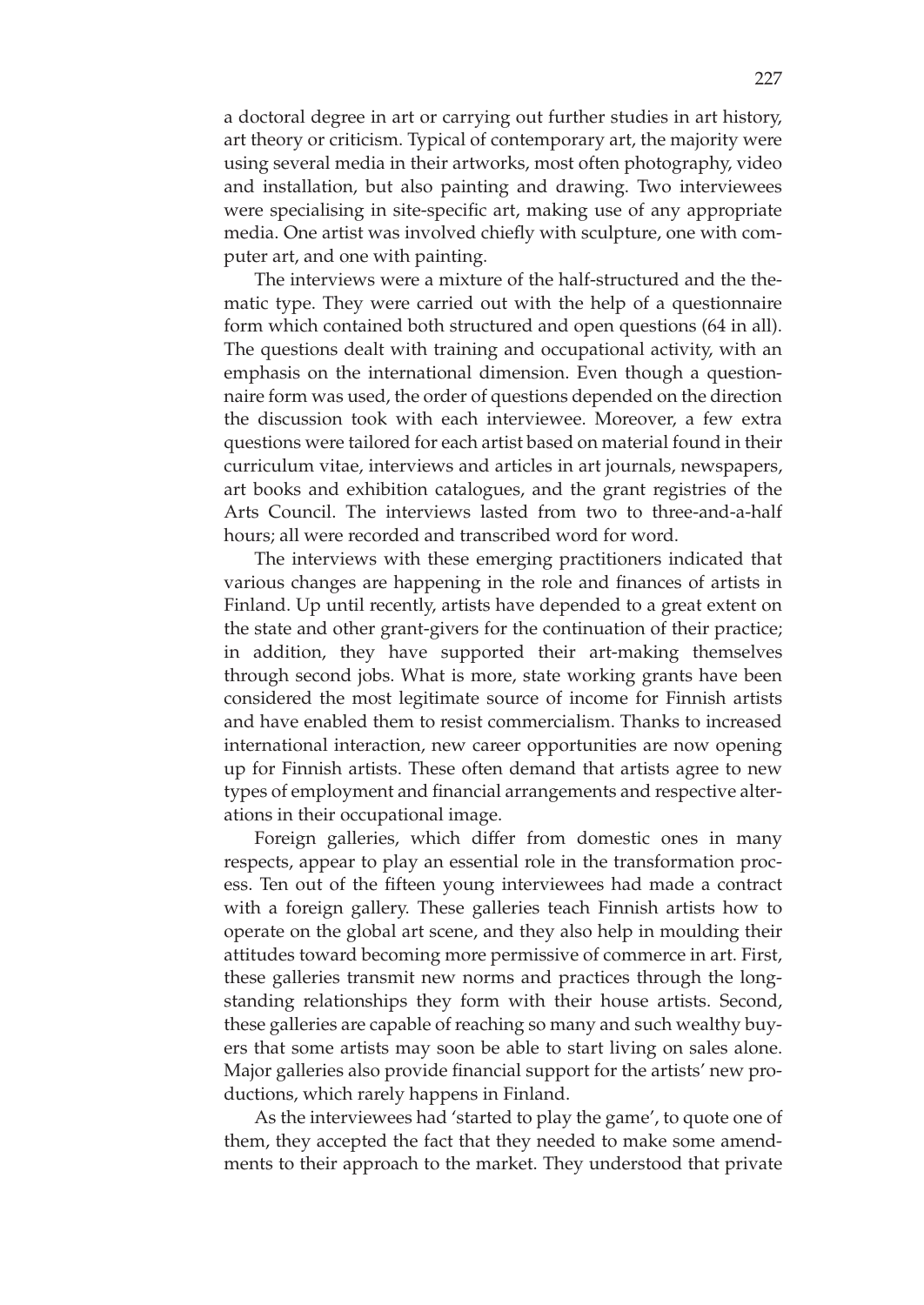galleries need something that can be sold in order to survive themselves. Most video artists, for instance, agreed to produce stills from their films. Several interviewees became more flexible about accepting commissioned work and even made-to-order work; moreover, they told about this openly and without reference to 'bread and butter'. Even so, money was not discussed much in the interviews except in the pragmatic sense of financing living and work expenses. Money was essentially treated as a means of making more art, and thus a legitimate objective for an artist. Galleries that sold art works and gave production support were seen as god-sends as they gave artists the chance to concentrate full-time on art making. Galleries also functioned as indispensable intermediaries as well as buffers between artists and consumers.

Artists specialising in site-specific art and temporary projects were distinguished from the other interviewees. These artists are often invited to participate in biennials and other art events, which provide them with an important means of realizing their art work. Some biennials offer residencies lasting several months, and include a cost-of-living and material allowance. Residencies often function on a project basis as well, and some 'nomadic' artists apply for one residency after another. It is vital for these artists to gain visibility and make themselves known to curators who design programmes and choose the participants. Still critical of harsh commercialism, however, these artists would have welcomed a suitably-minded gallery owner to take care of their promotion work.

The young interviewees did not represent the average Finnish artist, since only a few of them had to rely on second jobs, as they were mostly financed by grants and sales. Several of the interviewees were teaching art, but only in terms of the odd lecture or workshop. Some artists occasionally acted as curators for exhibitions and wrote reviews for art journals, while others carried out applied artistic work, such as graphic design or commercial photography. As a rule, if any of the interviewees had sales amounting to any considerable figure, the artist concerned was gallery-based and most of the sales came through foreign galleries from abroad. Hardly any of the interviewees had continuous sales that were enough to sustain them without the aid of grants or second jobs. All 15 of them were actually receiving some grant in the year of the interview. International merits improved the interviewees' chances of gaining grants.

Among the interviewed young artists the preference for government money appeared to be fading, although they currently depended on grants for the continuation of their arts practice and their international activities as well. Their reward system could best be described as a mixed one. They all held it as an ideal to be able to live on their art. Many of them saw grants and other public subsidies